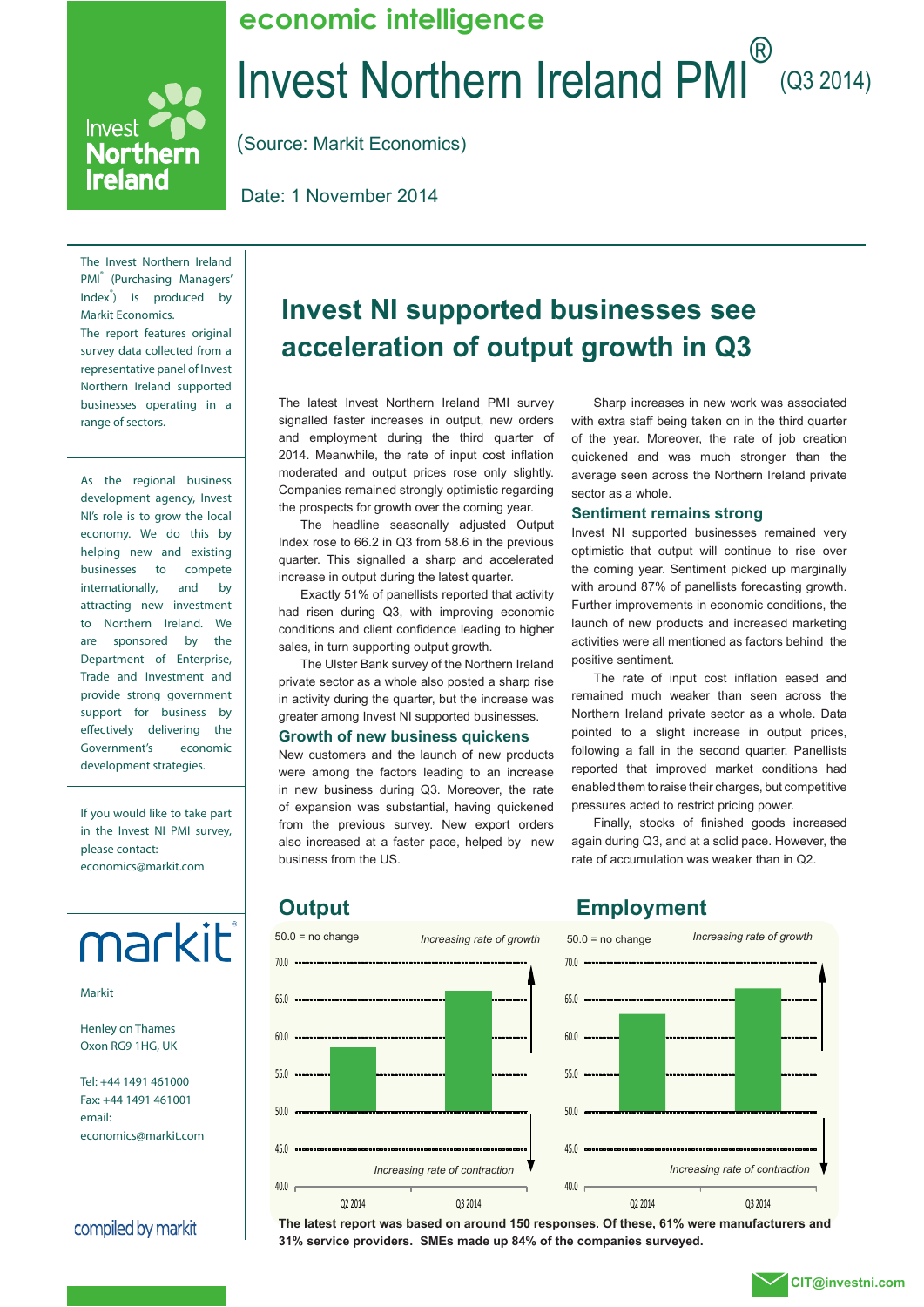## **Output**

The third quarter of 2014 saw a sharp increase in output by Invest NI supported businesses. Furthermore, the rate of expansion quickened markedly from that recorded in the previous quarter.

According to respondents, the main factor leading business activity to increase over the quarter was rising sales. There were a number of mentions of improving economic conditions and client confidence, while some panellists reported greater work in England. Exactly 51% of respondents saw output rise during the third quarter of the year.

Whilst strong growth of activity was recorded by the Ulster Bank survey which covered the whole Northern Ireland private sector, Invest NI supported businesses reported a sharper rate of expansion.

|      |    | <b>Invest Northern Ireland Supported Businesses</b> | Whole NI* |                 |       |                 |                 |
|------|----|-----------------------------------------------------|-----------|-----------------|-------|-----------------|-----------------|
|      |    | Higher<br>$\frac{0}{0}$                             | %         | Same Lower<br>% | Index | S.Adi.<br>Index | S.Adj.<br>Index |
| 2014 | Q2 | 39.9                                                | 43.9      | 16.2            | 61.8  | 58.6            | 59.8            |
| 2014 | Q3 | 51.0                                                | 29.5      | 19.5            | 65.8  | 66.2            | 58.0            |

\* 3-month average of monthly Ulster Bank Northern Ireland PMI

### **New Orders**

As was the case with output, the rate of expansion in new business by Invest NI supported businesses picked up during the third quarter of the year. New orders rose at a substantial pace during the latest three-month period.

Securing new customers and the launch of new products were among the main factors leading new orders to rise, according to respondents. Close to 55% of panellists registered an increase in new business, against 13% that posted a decrease.

The Northern Ireland private sector as a whole saw further sharp increases in new business throughout the third quarter of 2014, although there were signs of the rate of expansion easing in September.



|      |    | <b>Invest Northern Ireland Supported Businesses</b> | Whole NI* |                 |       |                 |                 |
|------|----|-----------------------------------------------------|-----------|-----------------|-------|-----------------|-----------------|
|      |    | Higher<br>$\frac{0}{0}$                             | %         | Same Lower<br>% | Index | S.Adj.<br>Index | S.Adj.<br>Index |
| 2014 | Q2 | 51.7                                                | 36.2      | 12.1            | 69.8  | 62.4            | 60.4            |
| 2014 | Q3 | 54.7                                                | 32.4      | 12.8            | 70.9  | 67.9            | 57.7            |

\* 3-month average of monthly Ulster Bank Northern Ireland PMI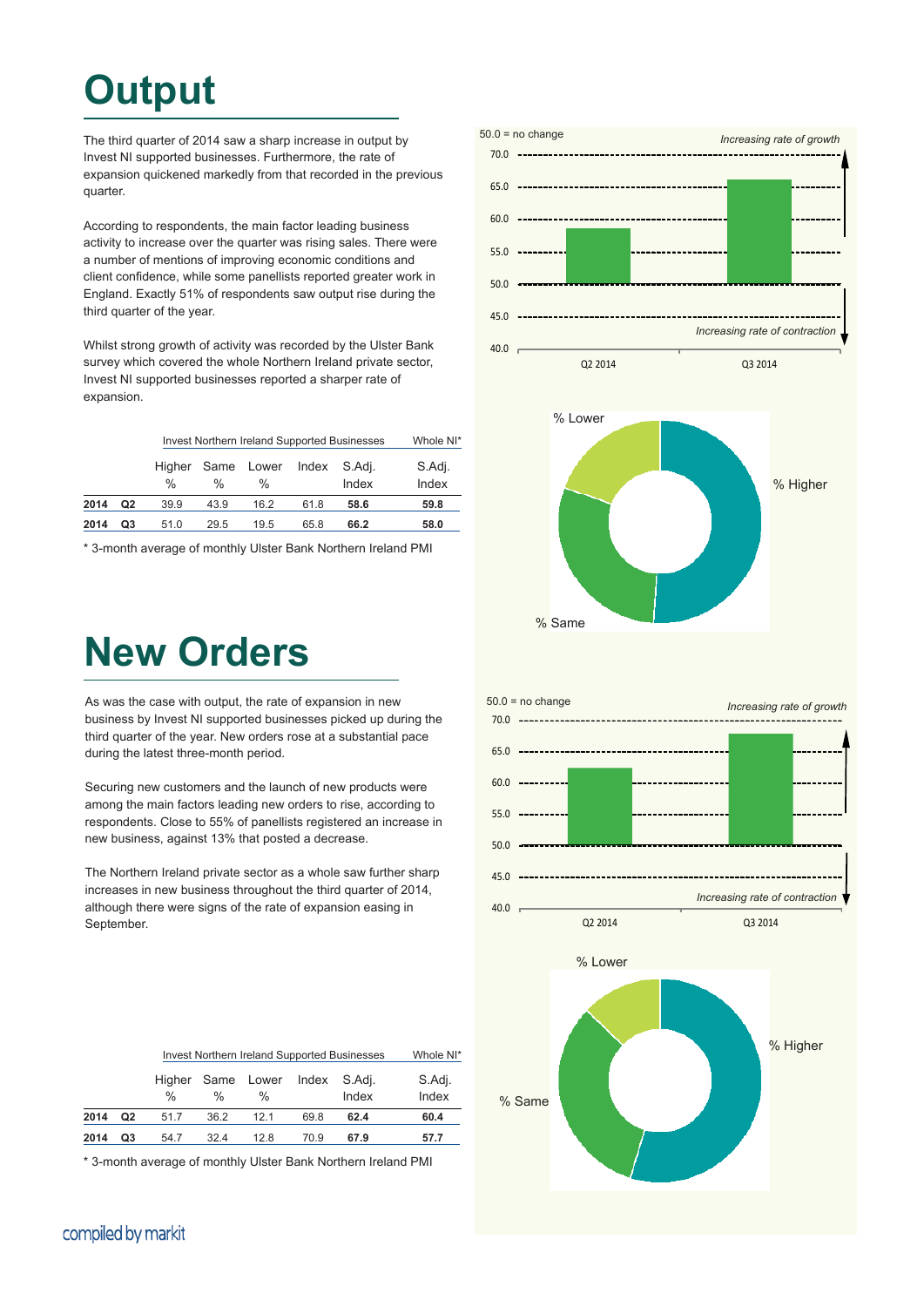### **New Export Orders**

A considerable increase in new export orders received by Invest NI supported businesses was recorded in Q3. The rate of expansion was slightly higher than recorded in Q2 and much sharper than the Northern Ireland private sector as a whole, as signalled by the Ulster Bank survey.

Anecdotal evidence from panellists suggested that the US was the principal source of rising new export orders during the quarter, while a number of respondents reported having gained new clients. Approximately three times as many respondents signalled a rise in new business from abroad as recorded a fall.

|      |                | <b>Invest Northern Ireland Supported Businesses</b> | Whole NI* |                 |       |                 |                  |
|------|----------------|-----------------------------------------------------|-----------|-----------------|-------|-----------------|------------------|
|      |                | Higher<br>$\frac{0}{0}$                             | %         | Same Lower<br>% | Index | S.Adi.<br>Index | S. Adj.<br>Index |
| 2014 | Q <sub>2</sub> | 40.5                                                | 53.2      | 6.3             | 67.1  | 63.0            | 53.3             |
| 2014 | Q3             | 43.2                                                | 43.2      | 13.6            | 64.8  | 64.3            | 52.4             |

\* 3-month average of monthly Ulster Bank Northern Ireland PMI

## **Employment**

With new work continuing to increase at a sharp pace, Invest NI supported businesses reported having raised their staffing levels in Q3. A number of respondents directly linked higher employment to increased production requirements.

The seasonally adjusted Employment Index remained well above the 50.0 no-change mark in the third quarter of the year, and rose from Q2 to signal a faster rate of job creation.

The Ulster Bank survey of the Northern Ireland private sector as a whole signalled further rises in employment during Q3, albeit at a weaker pace than in the second quarter. Staffing levels within Invest NI supported businesses also increased at a higher rate than the overall Northern Ireland private sector.



\* 3-month average of monthly Ulster Bank Northern Ireland PMI

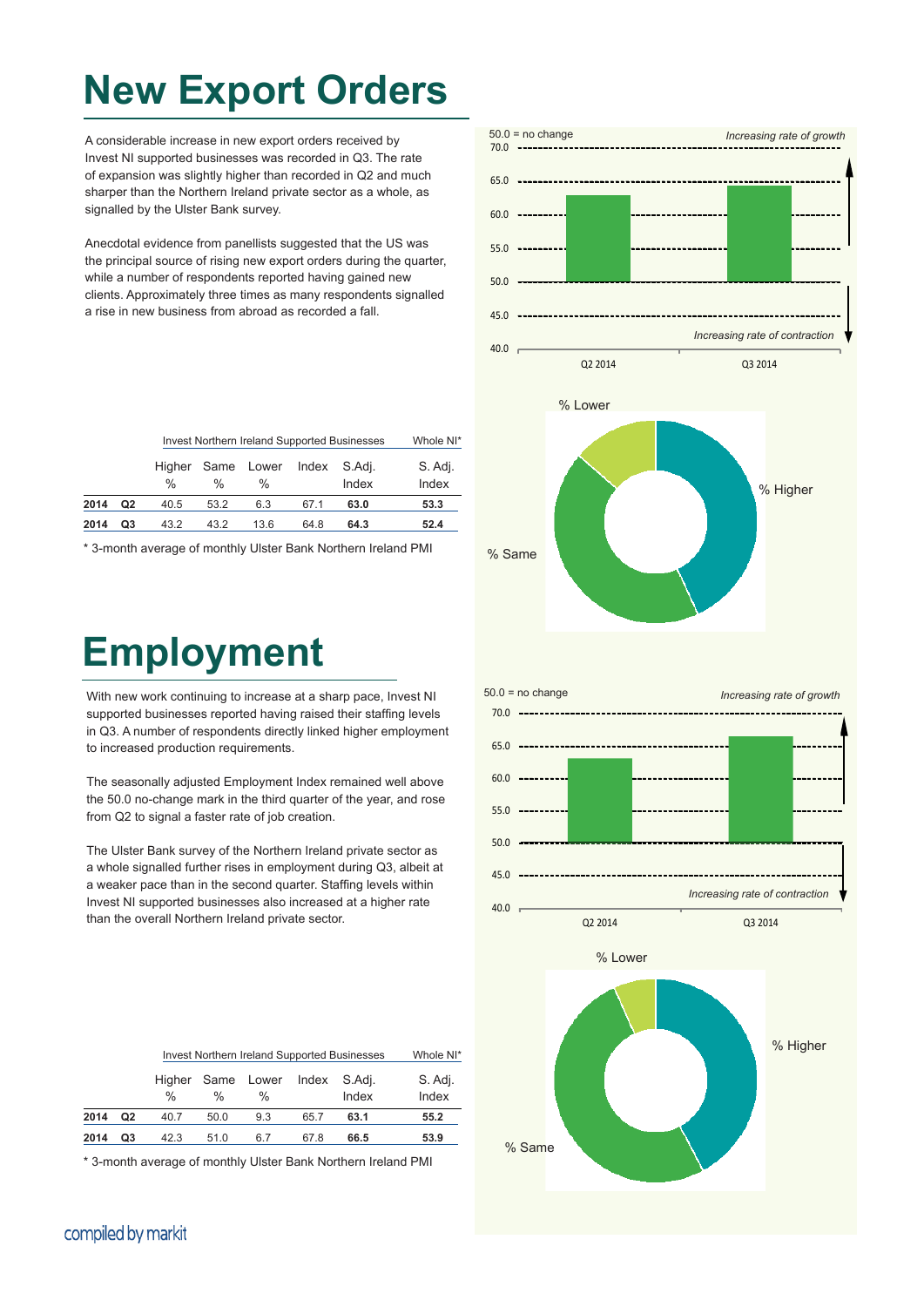### **Input Prices**

Data for the third quarter of 2014 pointed to a solid increase in input costs experienced by Invest NI supported businesses. However, the rate of inflation eased from that seen in the previous survey period.

Where input prices increased, this was linked by some respondents to higher staff costs. There were also a number of reports that suppliers had raised their prices during the latest three-month period.

The rate of cost inflation seen across the Northern Ireland private sector as a whole also eased during the third quarter of the year, but remained stronger than that of Invest NI companies.

|      |    | <b>Invest Northern Ireland Supported Businesses</b> | Whole NI* |                        |              |       |                  |
|------|----|-----------------------------------------------------|-----------|------------------------|--------------|-------|------------------|
|      |    | $\frac{0}{0}$                                       | %         | Higher Same Lower<br>% | Index S.Adj. | Index | S. Adj.<br>Index |
| 2014 | Q2 | 19.9                                                | 72.6      | 7.5                    | 56.2         | 55.1  | 59.0             |
| 2014 | Q3 | 15.1                                                | 76.7      | 8.2                    | 53.4         | 53.4  | 58.3             |

\* 3-month average of monthly Ulster Bank Northern Ireland PMI

### **Output Prices**

The seasonally adjusted Output Prices Index rose above the 50.0 no-change mark during the third quarter of 2014 following a slight fall in charges during Q2. That said, the rate of inflation was modest.

Where a rise in output prices was recorded, panellists reported that improving market conditions had enabled them to increase their charges.

That said, a number of respondents noted that competitive pressures had imparted downward pressure on selling prices.

The Ulster Bank PMI survey showed that output prices across the Northern Ireland private sector rose marginally on average, with an outright fall recorded during September.

|      |    | <b>Invest Northern Ireland Supported Businesses</b> | Whole NI* |                 |              |       |                  |
|------|----|-----------------------------------------------------|-----------|-----------------|--------------|-------|------------------|
|      |    | Higher<br>$\frac{0}{0}$                             | %         | Same Lower<br>% | Index S.Adj. | Index | S. Adj.<br>Index |
| 2014 | Q2 | 11.5                                                | 74.3      | 14.2            | 48.6         | 48.6  | 51.0             |
| 2014 | Q3 | 13.6                                                | 75.5      | 10.9            | 51.4         | 51.0  | 50.5             |

\* 3-month average of monthly Ulster Bank Northern Ireland PMI



### compiled by markit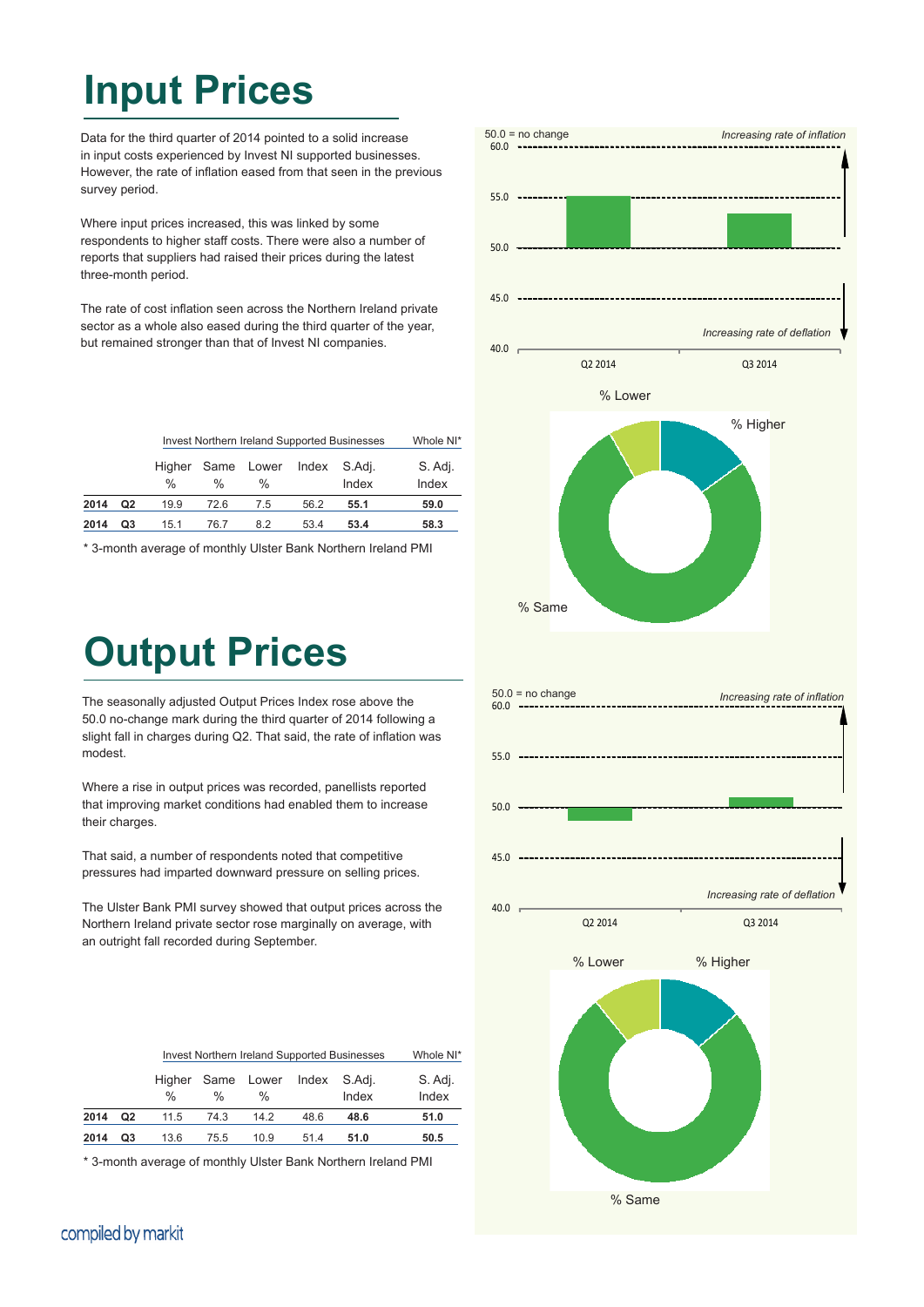## **Stocks of Finished Goods**

Invest NI supported businesses posted a solid increase in stocks of finished goods during Q3. That said, the rate of accumulation in post-production inventories eased from the sharp pace seen in the previous quarter.

According to respondents, stocks of finished goods increased as companies prepared for anticipated rises in client demand over the coming months.

Around 24% of panellists indicated that post-production inventories had risen from the previous quarter, while approximately 16% of companies saw stocks decrease from Q2.

|  |  | Invest Northern Ireland Supported Businesses |
|--|--|----------------------------------------------|
|  |  |                                              |

|      |                |      |      | Higher Same Lower Index S.Adj. |      |       |
|------|----------------|------|------|--------------------------------|------|-------|
|      |                | %    | %    | %                              |      | Index |
| 2014 | Q <sub>2</sub> | 27.3 | 62.6 | 10.1                           | 58.6 | 57.4  |
| 2014 | Q3             | 23.5 | 60.8 | 15.7                           | 53.9 | 54.4  |



Optimism remained high in Invest NI supported businesses during Q3 2014, with sentiment picking up slightly from Q2. Around 87% of respondents forecast activity to be higher than current levels in 12 months' time.

Some panellists predicted that sales would continue to rise along with improving economic conditions, thereby leading to higher output.

The launch of new products and increased marketing activities were also forecast to help lead to growth of activity over the coming 12 months.



|      |                |      |               | Higher Same Lower Index S.Adj. |      |       |
|------|----------------|------|---------------|--------------------------------|------|-------|
|      |                | %    | $\frac{0}{0}$ | %                              |      | Index |
| 2014 | Q <sub>2</sub> | 82.7 | 14.7          | 27                             | 90.0 | n/a   |
| 2014 | Q3             | 86.5 | 8.8           | 47                             | 90.9 | n/a   |